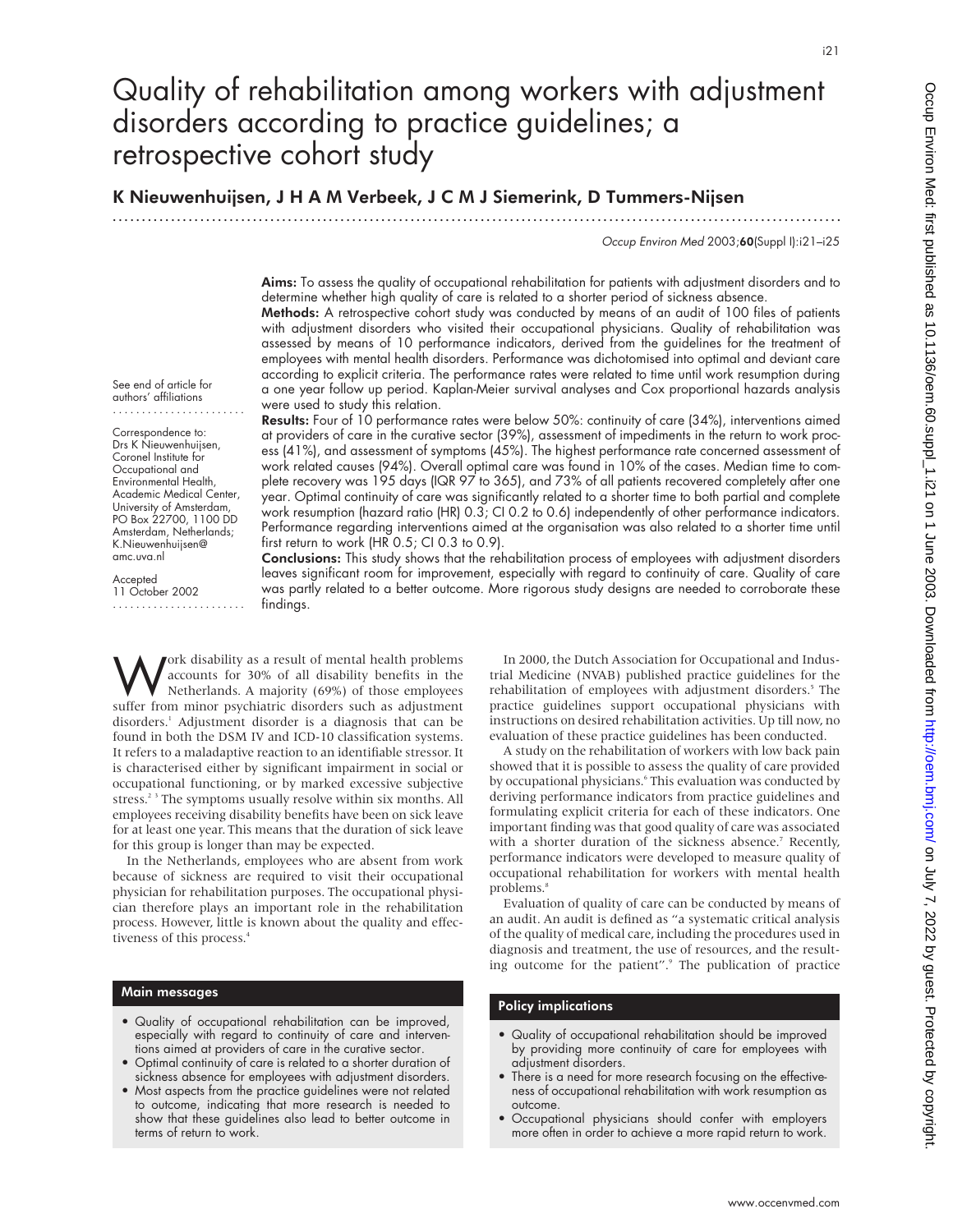| PI <sub>1</sub> | Quality of the assessment of symptoms<br>• $\geq 3$ symptoms noted in medical file                                                                                                                                                                                                                                                                                                                                                                                                                                          |
|-----------------|-----------------------------------------------------------------------------------------------------------------------------------------------------------------------------------------------------------------------------------------------------------------------------------------------------------------------------------------------------------------------------------------------------------------------------------------------------------------------------------------------------------------------------|
| PI <sub>2</sub> | Correct diagnosis<br>$\bullet$ a diagnosis should be noted in the file<br>If $\geq 5$ depressive symptoms (including $\geq 1$ obliged symptom) are noted in file, then<br>• diagnosis should be depressive disorder<br>If $\geq 3$ anxiety symptoms (including $\geq 1$ obliged symptom) are noted in file, then<br>• diagnosis should be anxiety disorder<br>If diagnosis is depressive disorder, not anxiety disorder and $\geqslant 4$ distress symptoms are<br>noted, then<br>· diagnosis should be adjustment disorder |
| PI <sub>3</sub> | Evaluation of the treatment in the curative sector<br>• treatment, or its absence, should be noted in file<br>If patient is under treatment, then<br>• this treatment should be described                                                                                                                                                                                                                                                                                                                                   |
| PI 4            | Assessment of work related causes<br>• the work related causes, or their absence, should be stated in the medical file                                                                                                                                                                                                                                                                                                                                                                                                      |
| PI <sub>5</sub> | Assessment of impediments in the return to work process<br>• the impediments, or their absence, should be stated in the medical file                                                                                                                                                                                                                                                                                                                                                                                        |
| PI 6            | Interventions aimed at the individual<br>If diagnosis is adjustment disorder, then<br>• an intervention aimed at the individual should be noted in the file<br><b>OR</b><br>• patient should be referred to psychologist/social worker/general practitioner                                                                                                                                                                                                                                                                 |
| PIZ             | Interventions aimed at the organisation<br>If work related causes or impediments to return to work process are present, then<br>• the occupational physician should confer with superior or personnel officer                                                                                                                                                                                                                                                                                                               |
| <b>PI 8</b>     | Interventions aimed at providers of care in the curative sector<br>If treatment in curative sector is inadequate, then<br>• patient should be referred to psychologist/social worker/general practitioner                                                                                                                                                                                                                                                                                                                   |
| <b>PI</b> 9     | Timing of the first consultation<br>• first consultation should be within 3 weeks from first day of sickness absence                                                                                                                                                                                                                                                                                                                                                                                                        |
| <b>PI 10</b>    | Continuity of care<br>If patient has not yet completely recovered, then<br>• second consultation should be within 3 weeks from first consultation<br><b>AND</b><br>• third consultation should be within 3 weeks from second consultation                                                                                                                                                                                                                                                                                   |

guidelines enables an audit of occupational rehabilitation for employees with adjustment disorders.

We conducted an audit of medical files. Work resumption of the patient was considered the final outcome of the rehabilitation process. Therefore, the aim of this study is twofold: (1) to assess the quality of occupational rehabilitation of patients with adjustment disorders; and (2) to determine whether high quality of care is related to the length of sickness absence.

# METHODS

# **Subjects**

The present study is a retrospective cohort study of patient files with a one year follow up period. The cohort was defined as the first 100 patients on sick leave because of adjustment disorders who visited their occupational physician in the years 1999 and 2000. Other inclusion criteria were: first time visit to an occupational physician since the onset of the sickness absence; 100% absent from work; no major psychiatric disorder such as a depressive disorder; and no prominent somatic disorders.

# Clinical guidelines

The guidelines provide instructions on five aspects of the occupational rehabilitation process. The occupational physician should: (1) assess psychological symptoms and impairments of occupational functioning; (2) distinguish an adjustment disorder from major psychiatric disorders such as depressive or anxiety disorder; (3) evaluate the effectiveness of treatment conducted in the curative sector; (4) assess all impediments in the return to work process; and (5) carry out interventions aimed at either the employee (for example, using cognitive-behavioural techniques) or the workplace (for example, advice on a gradual return to work).

# Measures

# Independent variables

# Quality of the occupational rehabilitation process

Table 1 shows the performance indicators used to measure quality. The majority of the criteria are based on an if-then logic. For instance, if the employee experiences work related problems, then the occupational physician should intervene in the organisation. If a criterion was not met, the case was assigned 1 for that performance indicator. If all applicable criteria for a performance indicator were met, the resulting score was 0 for that case.

For each performance indicator, a performance rate was calculated as the number of patients who received care consistent with the guidelines, divided by the total number of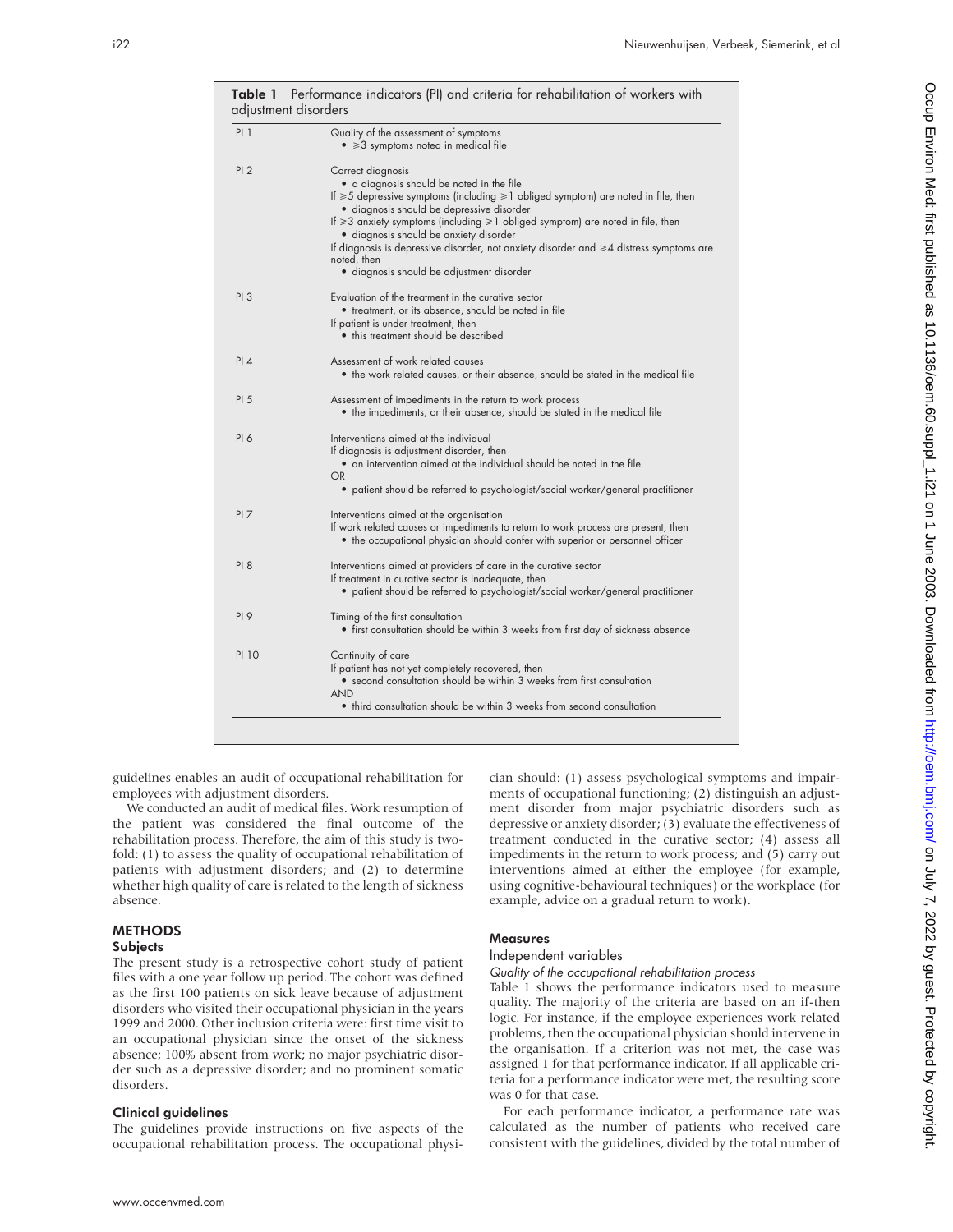patients. Furthermore, a total score of all performance indicators was calculated which we called overall quality of care. Finally, overall quality of care was dichotomised into overall deviant and overall optimal care. Overall quality of care was considered deviant if three or more performance indicators were assigned a score of 1, and optimal if less than three performance indicators had a score of 1.

#### Dependent variables

#### Return to work

Occupational health services routinely register sickness absence based on information provided by employers. This registration enabled us to measure both number of days until first return to work (usually meaning partial return to work) and number of days until complete recovery (working as many hours as before the onset of the sickness absence).

#### Potential confounders

Age, gender, occupation, and severity of the disorder were checked for possible confounding. A confounder was defined as a potentially prognostic factor that was both predictive for return to work and related to performance at a significance level of p < 0.10. We categorised occupation on the basis of job title into groups of mentally demanding work, mixed mentally and physically demanding work, and physically demanding work.10 The subcategory burnout was used as an indicator for severity. Although burnout is not a diagnosis present in DSM-IV or ICD-10, it is usually classified as an adjustment disorder. However, burnout is considered a more severe disorder, with symptoms accumulating for at least a year.<sup>5</sup> Three types of symptoms characterise burnout: symptoms of serious emotional exhaustion accompanied by either distant feelings or cynicism in relation to others, or reduced feelings of personal accomplishment.<sup>11</sup>

## Procedure

We used recordings of the first two consultations for each file. A consultation was defined as a personal contact between occupational physician and patient, either by telephone or a face to face contact. Information on the rehabilitation process was abstracted from the medical files using a registration form. This form was designed to enable a complete assessment of all the performance criteria. Two researchers independently filled out the registration forms, both being instructed on the interpretation of common phrases and synonyms used by the occupational physicians. The two researchers discussed all cases that were not initially agreed on until consensus was reached.

#### Statistical analysis

# Univariate analyses

A Kaplan-Meier survival curve was estimated to describe the univariate relations between performance and time until work resumption. Differences were tested using the log rank test.

#### Multivariate analyses

Cox's proportional hazards analysis was used to describe the multivariate associations between performance and both time to first return to work and time to complete recovery. All performance indicators that showed sufficient variability (less than 90% of patients with the same score) were selected for these analyses. In order to adjust the results, any identified confounder was to be introduced into the multivariate model. All variables were entered into the model in a single step (method:enter). Analyses were performed using the SPSS 10.0 software package (SPSS Inc., Illinois, USA).

# RESULTS

# Patient characteristics

Table 2 presents the characteristics of the 100 employees. They were treated by 35 different occupational physicians.

| Sociodemographic<br>Gender, female (%)<br>60<br>44 (9)<br>Age, mean years (SD)<br>Occupation<br>Mentally demanding (%)<br>36<br>Physically demanding (%)<br>15<br>Mixed tasks (%)<br>41<br>Unknown (%)<br>$\mathsf{R}$<br>Disorder and absence related<br>Specific diagnosis within group of adjustment disorders<br>12<br>Burnout (%)<br>Other minor psychiatric disorder (%)<br>88 |
|--------------------------------------------------------------------------------------------------------------------------------------------------------------------------------------------------------------------------------------------------------------------------------------------------------------------------------------------------------------------------------------|
|                                                                                                                                                                                                                                                                                                                                                                                      |
|                                                                                                                                                                                                                                                                                                                                                                                      |
|                                                                                                                                                                                                                                                                                                                                                                                      |
|                                                                                                                                                                                                                                                                                                                                                                                      |
|                                                                                                                                                                                                                                                                                                                                                                                      |
|                                                                                                                                                                                                                                                                                                                                                                                      |
|                                                                                                                                                                                                                                                                                                                                                                                      |
|                                                                                                                                                                                                                                                                                                                                                                                      |
|                                                                                                                                                                                                                                                                                                                                                                                      |
|                                                                                                                                                                                                                                                                                                                                                                                      |
|                                                                                                                                                                                                                                                                                                                                                                                      |
|                                                                                                                                                                                                                                                                                                                                                                                      |
| Days until first consultation, median (IQR)<br>22 (12-35)                                                                                                                                                                                                                                                                                                                            |
| Number of consultations with occcupational<br>5(3)                                                                                                                                                                                                                                                                                                                                   |
| physician, mean (SD)                                                                                                                                                                                                                                                                                                                                                                 |
| Duration of sick leave in days, median (IQR)                                                                                                                                                                                                                                                                                                                                         |
| First return to work<br>94 (54 - 195)                                                                                                                                                                                                                                                                                                                                                |
| 195 (97-365)*<br>Complete recovery                                                                                                                                                                                                                                                                                                                                                   |

\*Follow up period was one year, therefore 365 days means 365 days or more.

### **Table 3** Performance rates of rehabilitation procedures per patient (n=100)

| Performance indicator                                                | Rate of optimal<br>performance |
|----------------------------------------------------------------------|--------------------------------|
| PI 1: Assessment of symptoms                                         | 45                             |
| PI 2: Correct diagnosis                                              | 76                             |
| PL3: Evaluation curative care                                        | 60                             |
| PL4: Assessment work related causes                                  | 94                             |
| PI 5: Assessment of impediments in return to work<br>process         | $\Delta$                       |
| PL6: Interventions aimed at individual                               | 52                             |
| PI 7: Interventions aimed at organisation                            | 70                             |
| PI 8: Interventions aimed at providers of care in<br>curative sector | 39                             |
| PI 9: Timing of first consultation                                   | 50                             |
| PI 10: Continuity of care                                            | 34                             |
| Overall performance (<3 Pls with deviant care)                       | 10                             |

## Quality of occupational rehabilitation

Table 3 shows the performance rates. Low performance rates on the assessment of both symptoms and impediments in the return to work process were the result of an incomplete assessment or a lack of information on those topics in the medical file. The low performance rate of continuity of care was mainly caused by the fact that the time period between the second and third consultation was too long, or that no new appointment had been made. Assessment of work related causes showed the highest performance rate.

### Return to work

After one year follow up, 84% had partially returned to their jobs and 73% had completely recovered. Time to first return to work ranged from 7 to 365 days, with a median of 94 days. Time to complete recovery had the same range, but a median of 195 days.

#### Univariate analyses of relation between performance and return to work

No significant relation between overall performance and time until work resumption was found. Deviant care on "interventions aimed at the organisation" ( $p = 0.02$ ) and "continuity of care" (p < 0.0001) was significantly related to a longer time until a first return to work. Deviant continuity of care was also significantly related to a longer time until complete recovery (p < 0.0001). Subjects older than 50 years took longer to reach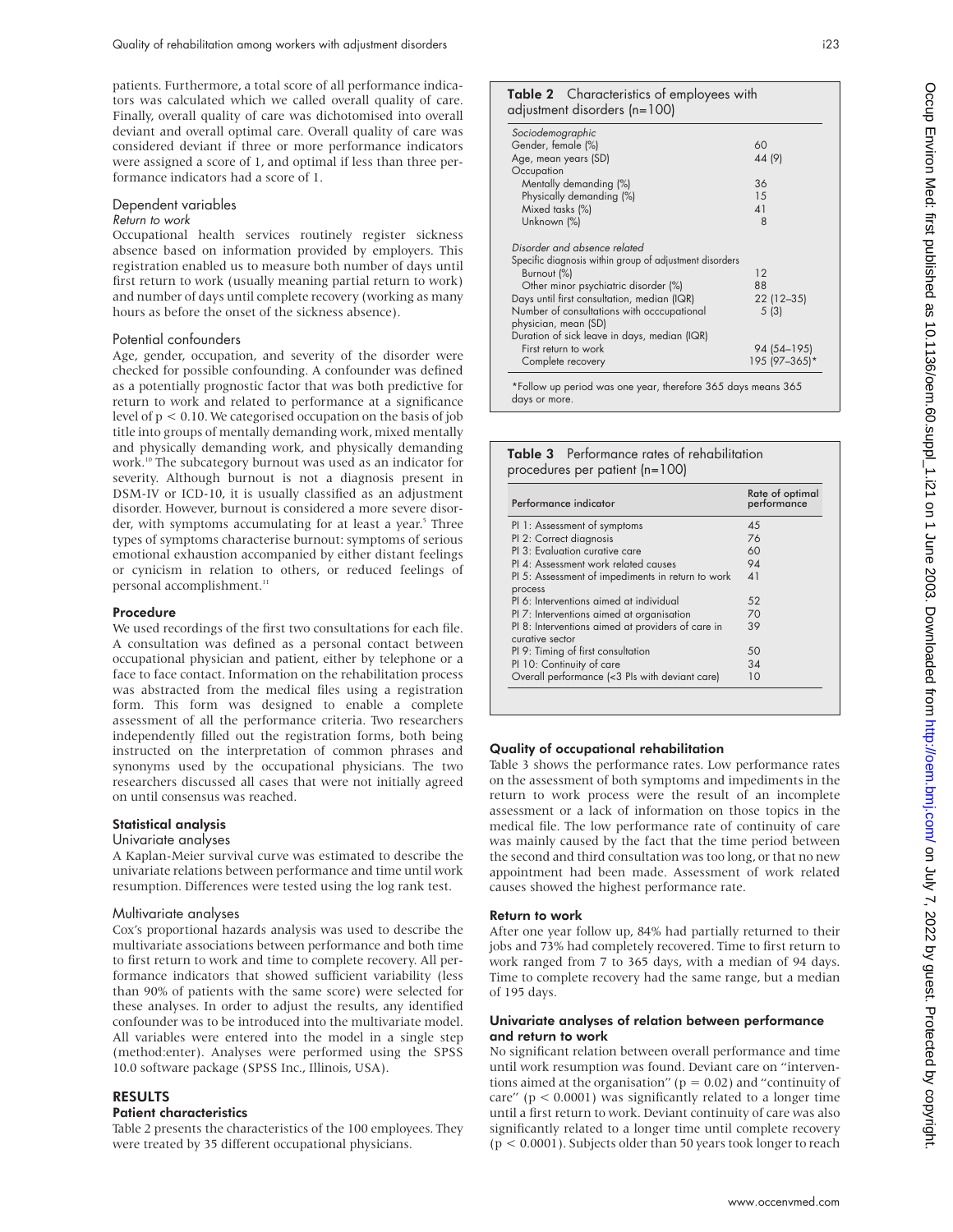Table 4 Cox proportional hazards analysis of occupational physician performance in occupational rehabilitation of employees with adjustment disorders (n=100)

| Performance indicator<br>Deviant care:                          | First return to work<br>Hazard ratio (95% CI) | Complete recovery<br>Hazard ratio (95% CI) |
|-----------------------------------------------------------------|-----------------------------------------------|--------------------------------------------|
| Assessment of symptoms                                          | 1.0 $(0.7 \text{ to } 1.6)$                   | 1.1 $(0.7 \text{ to } 1.9)$                |
| Correct diagnosis                                               | 1.6 (0.9 to 2.9)                              | $1.2$ (0.6 to 2.2)                         |
| Evaluation curative care                                        | 1.2 $(0.7 \text{ to } 1.8)$                   | 1.5 $(0.9$ to 2.4)                         |
| Assessment work related causes                                  |                                               |                                            |
| Assessment of impediments                                       | $1.0$ (0.6 to 1.6)                            | 1.0 $(0.7 \text{ to } 1.8)$                |
| Interventions aimed at individual                               | 1.0 $(0.5$ to 2.0)                            | 1.3 $(0.6 \text{ to } 2.9)$                |
| Interventions aimed at organisation                             | $0.5$ (0.3 to 0.9)*                           | 1.2 $(0.7 \text{ to } 2.1)$                |
| Interventions aimed at providers of care in the curative sector | 1.2 $(0.6 \text{ to } 2.4)$                   | $1.0$ (0.5 to 2.2)                         |
| Timing of first consultation                                    | $0.8$ (0.5 to 1.2)                            | $0.7$ (0.5 to 1.2)                         |
| Continuity of care                                              | $0.3$ (0.2 to $0.5$ )*                        | $0.3$ (0.2 to $0.5$ )*                     |

complete recovery ( $p = 0.02$ ), but did not differ from younger employees on first return to work. None of the potential confounders were related to outcome and were therefore not included in the multivariate model.

# Multivariate analyses of relations between performance and return to work

Table 4 shows the results of the Cox proportional hazard analysis. A hazard ratio of less than 1 indicates that the performance indicator is associated with a longer time to return to work. The performance indicator work related causes was not included in the analysis because of insufficient variance. Deviant care on "interventions aimed at the organisation" (hazard ratio (HR) 0.5; CI 0.3 to 0.9) and "continuity of care" (HR 0.3: CI 0.2 to 0.5) was significantly related to a longer time until a first return to work. Deviant continuity of care (HR 0.3; CI 0.2 to 0.5) was also significantly related to a longer time until complete recovery.

## **DISCUSSION**

Our study shows that the quality of occupational rehabilitation of employees with adjustment disorders did not fully meet the requirements of the practice guidelines. In line with our hypothesis, we found that optimal performance on interventions aimed at the organisation and continuity of care was related to a shorter duration of the sickness absence. However, we did not find a relation between performance and outcome for the other performance indicators, nor for overall performance.

In 1993, Schröer found a return to work rate of 75% after one year in a cohort similar to ours.<sup>12</sup> However, only 40% of all employees had access to occupational health care in 1993, whereas all employees on sick leave are currently obliged to visit their occupational physician. It seems that the increase in access to occupational health care has not yet resulted in more favourable return to work rates for workers with adjustment disorders.

This audit took place around the time of authorisation of the guidelines. Because our study shows that daily practice at that time did not meet the requirements of the practice guidelines, an extensive implementation programme is needed. Until now, the implementation has been limited to passive education techniques such as lectures and publications. A review of literature on strategies to change physician performance has shown that more active methods, such as reminders and outreach visits, are more effective.<sup>13</sup> Future research should aim at the effectiveness of the implementation of the practice guidelines. Our performance indicators could be useful tools in this implementation process.

Our finding that optimal continuity of care is related to a shorter duration of sickness absence is consistent with a study of patients with low back pain.7 Patients who received good

continuity of care returned to work 61 days sooner than those who did not. Although employees seem to benefit from continuity of care, it is also possible that patients with favourable prognoses were seen more regularly. However, we were able to adjust the results for the influence of severity of the disorder. Still, other factors might have influenced both prognosis and continuity of care.

Several factors might have contributed to long intervals between consultations. Firstly, many employers buy a minimum of services from the occupational health service and do not provide for regular consultations.<sup>14</sup> Secondly, the occupational health services may have long waiting lists because of a shortage of occupational physicians. Finally, setting a date for the next consultation is usually a result of mutual agreement between patient and occupational physician. Therefore, we believe that enhancing continuity of care is a collective responsibility of the employer, the occupational health service, the occupational physician, and the patient.

Our findings suggest that interventions aimed at the organisation, such as conferring with supervisors or personnel officers, are effective in enhancing first return to work. However, interventions are undertaken in only 30% of the cases where work related causes or impediments in the return to work process are present. Occupational physicians should therefore be encouraged to intervene more often.

Contrary to our expectations, most performance indicators were not related to outcome. The finding that interventions aimed at the individual were not effective in enhancing return to work was particularly unexpected. Individual interventions such as applying cognitive-behavioural techniques are effective in symptom reduction according to a meta-analysis of the literature.<sup>15</sup> An explanation for our findings could be that, although employees may benefit from such interventions, it does not necessarily mean that they return to their jobs. This is in line with the finding that symptom reduction and work resumption are only weakly related in employees with both major depressive disorders<sup>16</sup> and psychotic affective disorders.17 Work resumption should therefore be incorporated as an outcome measure in effectiveness studies more often.

Two aspects of our study may have contributed to the absence of a relation between most indicators and outcome. First, our criteria may not adequately reflect the practice guidelines. Contrary to this argument, occupational physicians and the guideline committee considered our performance indicators and criteria to be an accurate reflection of the practice guidelines. Moreover, our cut off point for overall good or deviant performance was arbitrary and may have lacked clinical relevance.

An audit of medical files is, as with any observational study, susceptible to bias. A first possible source of bias is that physicians did not register all their findings systematically for use in research. Negative findings and routine activities may not